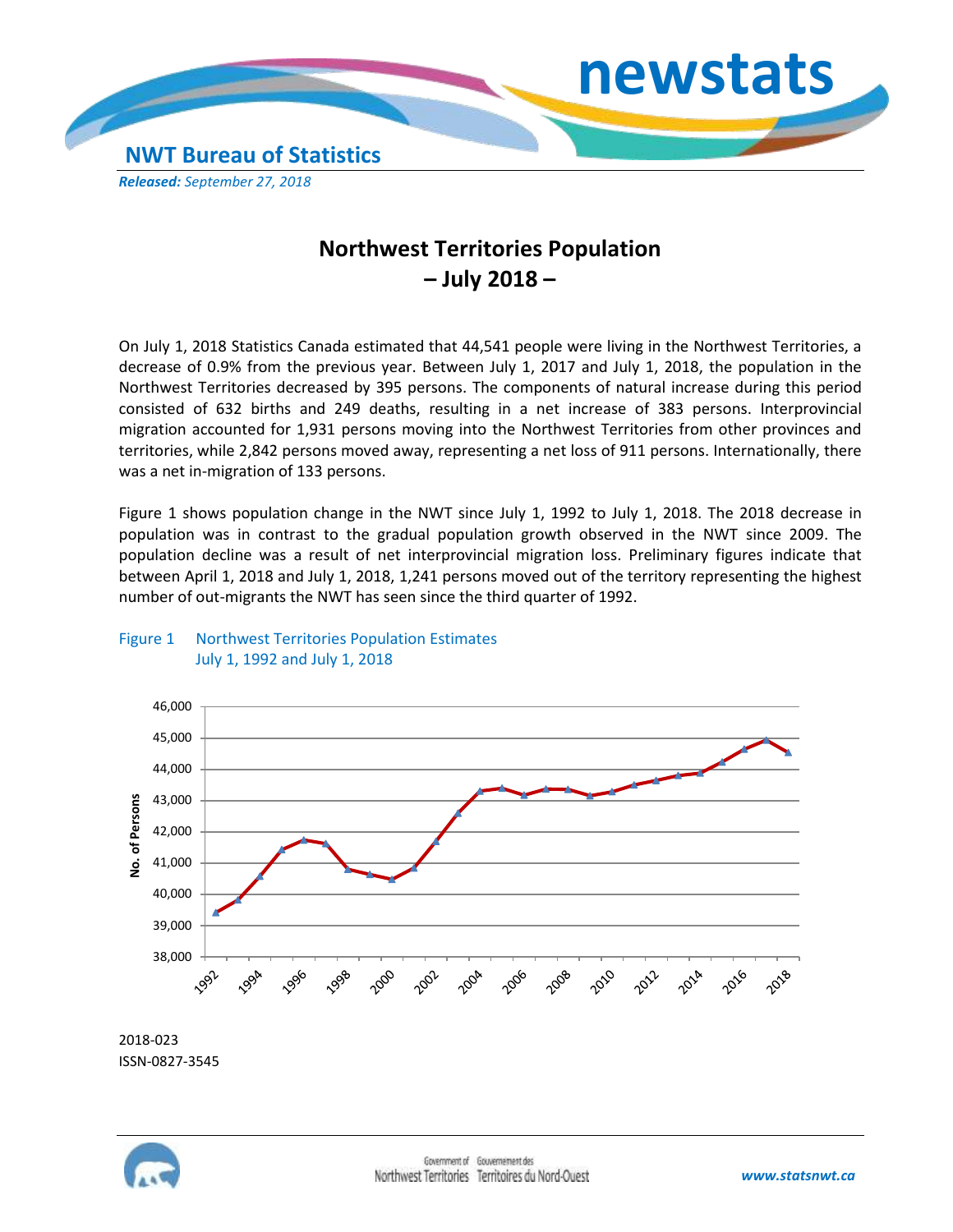At the national level, Canada's population increased by 1.4% between July 1, 2017 and July 1, 2018. Nunavut experienced the largest increase (+2.2%). Growth in the majority of provinces and territories was the same or exceeded Canada's with the exception of Manitoba (+1.3%), Quebec (+1.1%), Nova Scotia (+1.0%), Saskatchewan (+1.0%) and New Brunswick (+0.5%). Newfoundland and Labrador is the only other jurisdiction besides Northwest Territories that saw their population decline (-0.6%).

|                              | 2018       | $(\%)$ | 2017       | (%)    | 2016       | (%)    | 2015       | (%)    |
|------------------------------|------------|--------|------------|--------|------------|--------|------------|--------|
|                              | $1-Jul$    | Change | $1$ -Jul   | Change | 1-Jul      | Change | 1-Jul      | Change |
|                              |            |        |            |        |            |        |            |        |
| Canada                       | 37,058,856 | 1.4    | 36,540,268 | 1.2    | 36,109,487 | 1.1    | 35,702,908 | 0.7    |
| <b>Northwest Territories</b> | 44,541     | $-0.9$ | 44,936     | 0.6    | 44,649     | 0.9    | 44,237     | 0.8    |
| Nunavut                      | 38,396     | 2.2    | 37,552     | 1.6    | 36,975     | 1.3    | 36,488     | 1.4    |
| Yukon                        | 40,476     | 2.1    | 39,628     | 2.8    | 38,547     | 2.3    | 37,690     | 1.5    |
|                              |            |        |            |        |            |        |            |        |
| <b>British Columbia</b>      | 4,991,687  | 1.4    | 4,922,152  | 1.3    | 4,859,250  | 1.7    | 4,776,388  | 1.5    |
| Alberta                      | 4,307,110  | 1.5    | 4,243,995  | 1.1    | 4,196,061  | 1.2    | 4,144,491  | 1.5    |
| Saskatchewan                 | 1,162,062  | 1.0    | 1,150,782  | 1.3    | 1,135,987  | 1.3    | 1,120,967  | 0.7    |
|                              |            |        |            |        |            |        |            |        |
| Manitoba                     | 1,352,154  | 1.3    | 1,335,396  | 1.6    | 1,314,139  | 1.7    | 1,292,227  | 1.0    |
| Ontario                      | 14,322,757 | 1.8    | 14,071,445 | 1.4    | 13,875,394 | 1.2    | 13,707,118 | 0.7    |
| Quebec                       | 8,390,499  | 1.1    | 8,297,717  | 0.9    | 8,225,950  | 0.6    | 8,175,272  | 0.3    |
|                              |            |        |            |        |            |        |            |        |
| New Brunswick                | 770,633    | 0.5    | 766,852    | 0.5    | 763,350    | 0.6    | 758,842    | 0.0    |
| Nova Scotia                  | 959,942    | 1.0    | 950,680    | 0.84   | 942,790    | 0.67   | 936,525    | $-0.2$ |
| Prince Edward Island         | 153,244    | 1.8    | 150,566    | 2.4    | 146,969    | 1.7    | 144,546    | 0.2    |
| Newfoundland & Labrador      | 525,355    | $-0.6$ | 528,567    | $-0.2$ | 529,426    | 0.2    | 528,117    | 0.0    |
|                              |            |        |            |        |            |        |            |        |

## Table 1 Population Estimates and Annual Rate of Growth, by Province and Territory July 1, 2015 to July 1, 2018

The detailed components of population change for the Northwest Territories since 2009 are presented in Table 2.

## *Note*:

This is the first set of population estimates that are based on the 2016 Census, adjusted for census net undercoverage. It is expected that population estimates released today differ from those that were published in previous releases and that were based on the 2011 Census. The data starting from July 2001 were also revised historically. Data from 2017 onward will be revised over the coming years, and it is possible that trends will change as a result of future revisions.

For more information about these estimates or for community level population estimates and projections, please visit the NWT Bureau of Statistics website at http://www.statsnwt.ca or call (867) 767-9169.